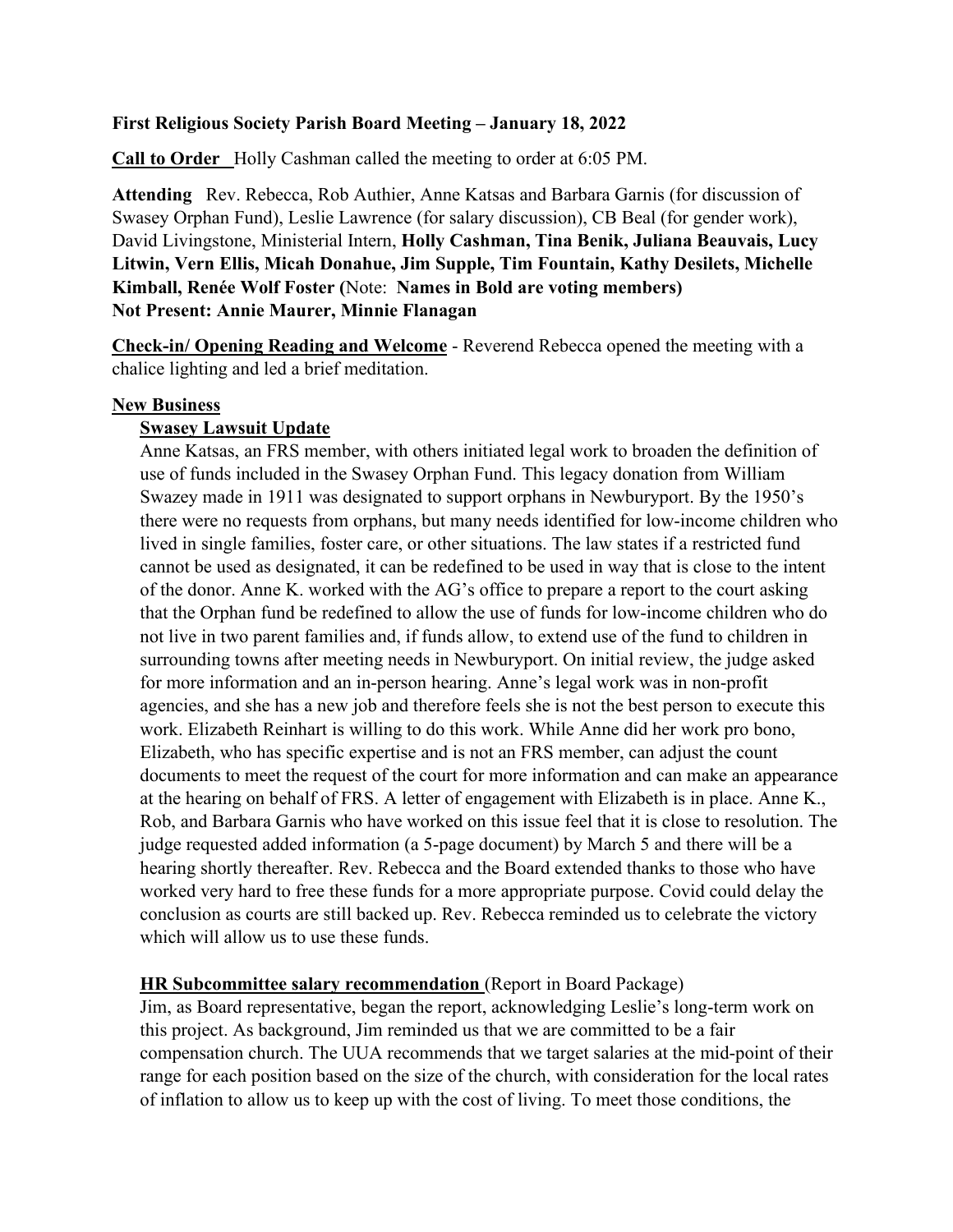committee is recommending a 6% across the board increase for all staff. This should keep us at mid-range for a mid-sized church in our geographic area. The committee was looking at the 2021 UUA recommendations as they did not have the 2022 recommendations when the current recommendations were prepared. Committee found that the current inflation for our area is at 6%. At this point, our budget is aspirational and last year the board was able to meet the committee recommendation. We are on the verge of becoming a large church (when we reach 500 members) and there is a recommendation to increase Rev. Rebecca's salary when we are at that level. While we do not currently have 500 members, we have well over 400 and in addition we have 113 friends who pledge. A question this raises is the degree of effort needed to support friends who are not members. If the midpoint of the range has shifted in the new UUA guidelines, we should go back to increase salaries as needed. The proposed increase in salaries is a heavy lift – over 28% increase in salary due to changes in positions, etc.

Topics raised in discussion included:

- Some salaries seemed high for the hours worked. Committee members explained that positions are pegged to specific job descriptions in the UUA.
- In the past, we have not done merit increases but done across the board raises. We are aiming for trying to do 6%. In the past, staff have requested additional increases for some members.
- Surprise at the pay level of the music director which was less than other staff.
- To the question of how likely it was that the rate of inflation would continue high, Jim responded that the rate that the committee used considered inflation that took place between Nov. 2020 and Nov. 2021, and showed that without an increase, our staff lose 6% of their purchasing power. The HR committee brings numbers to the board, and the board will set the rate used in the campaign budget.
- Concerns were raised about how we will pay for this increase. We will require a substantial increase in pledges…about \$500 per pledge. The committee believe that the charge to the board from the past is to meet the fair salary standard. This is a goal we have set, and we should start with this guidance. We may need to adjust later.
- Jim reviewed a spreadsheet which shows that we are well within mid-point for a Zone 3 church (midsized), but if we move to Zone 4, some salaries will need to increase to meet the mid-point. All expressed confidence in Tina and Greg who will chair the annual campaign.

**Finance Update** (Financial Statements and Notes included in the Board Packet)

The combination of the Finance Committee, Endowment Committee, and the Stewardship Committee are doing excellent work to get a strong handle on our current finances. The combination of these groups helps to assure continuity across the full scope of financial planning.

Tim verbally reviewed key points in the finance report including:

• Details of the how the expenses for furnace repair at the main church and payments to Tech Consultant (Jay) are reported in the budget documents.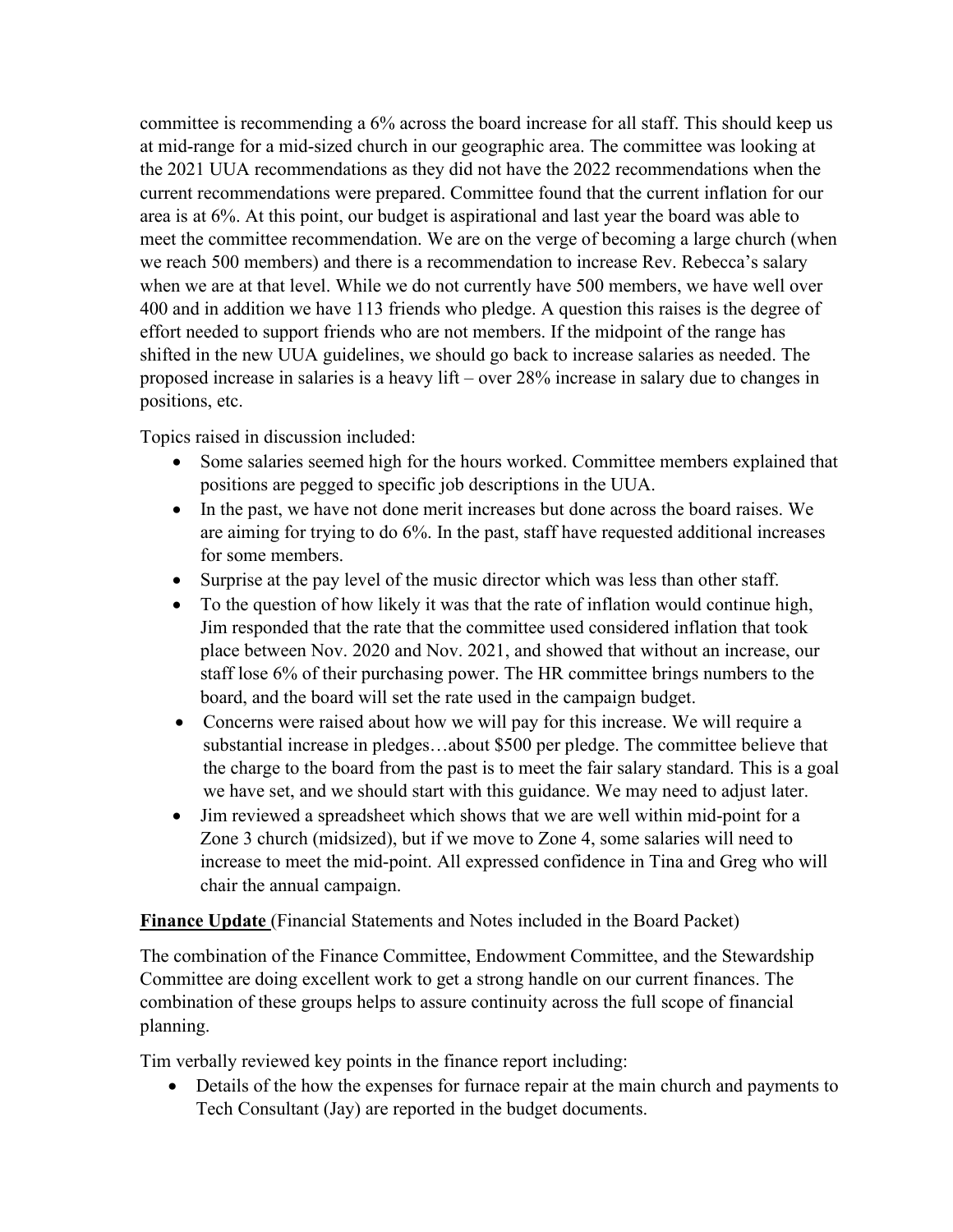- The Afghan Asylee Project is supported mostly by donations. We have set up an account to receive donations and have established a non-operations fund to report income and spending on the project. Great support from the community (both within and outside the church) has allowed this project to move forward rapidly.
- FY21 Close out and Cleanup The board extended thanks to Tom Himmel, Rob, Michele, and Art Henshaw. They led a major effort to clarify the separation of operating budget from other funds. There is now an operating loss for 2021. We will need to deal with this in our budgeting process. The Finance Committee will review report of the group that reviewed the separation of funds and make a recommendation of how we should look at this issue.
- We expect to report an operating loss for FY21, and we also have needed to use PPE funds to balance budget. We will likely have an operating loss for next year as well.
- The board discussed check signatories. In a recent case, we needed a signatory, and no one was available. A suggestion was made that Holly be approved as a third signatory. This is allowed in the By-Laws, and two signatures are required for any expenditure of over \$3,000. Board has consensus to allow Holly as a signer, but the board needs to vote to formalize this appointment. Also, the board agreed that signers who are expecting to be out of town should make sure staff are aware so that problems with signers can be limited.

ACTION: Jim made a motion, seconded by Tina that the board approve the chair of the board to be an authorized signer for checks as needed. The motion passed with no objections. Holly abstained.

## **Update on Afghan Resettlement Project**

Rev Rebecca reported. The next step in supporting the families now in temporary housing is to locate or create appropriate, affordable permanent housing. A citywide group is working on this. John Feehan, the ED of the YWCA has joined the group. The YWCA had had experience developing affordable housing and John will help the workgroup explore options. ESL is happening with resettled families. Here at FRS, the installation of needed appliances is under way. Activity is constant in the space where the family lives. We will likely not get another family partly because of the needs and interests of the current folks who are filling the space. New stove is in and working.

# **Open Issues/Strategic Thinking**

**CB Beal Visit and Engagement around their work –** Rev. Rebecca indicated that we are very happy to have CB aboard. CB will preach on Feb.  $14<sup>th</sup>$ , will consult to the board on the gender issues we have been working with, and will lead workshops for the congregation. To demonstrate how they work, CB led a brief activity with the board to help us look at how stories evolve and how we tell them. The board found the activity helpful in clarifying our issues.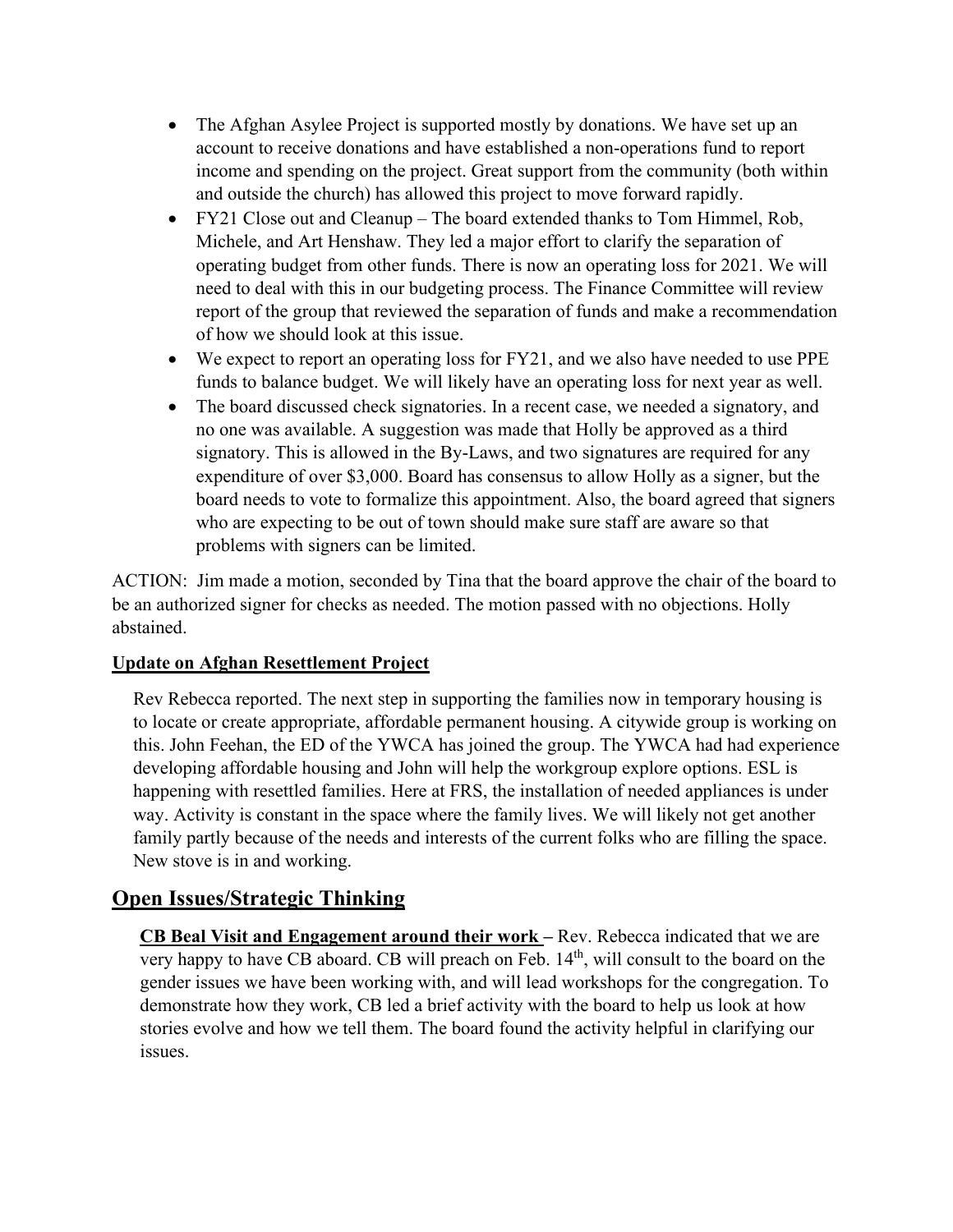**Finance, Endowment & Stewardship Group Work** - Tim summarized the work currently in process to create a clear and well-documented system to account for funds donated to the church. This will be important to our work with stewardship and to the continued management of our various endowment accounts. Art Henshaw prepared a report (included in the Board Packet) tracking current funds. Need clarity on restrictions on the use of funds. Donors can set restrictions on the use of funds (i.e., the Swasey Orphan Fund discussed earlier) which define how funds can be used. Funds can also be limited in other ways, i.e., limiting the proportion of funds that can be used at any given time. This assures the preservation of capital. Funds can also be restricted for special purposes, e.g., anticipated capital repairs or other capital expense. If donors do not restrict how funds can be used, the board can set restrictions. These board-established restrictions can be changed by the board if circumstances change, whereas donor restrictions are harder to adjust. The Finance/Stewardship/Endowment (F/E/S) group is working to determine what kind of restrictions the board may wish to make on funds. This has been a long process and is ongoing.

As this process continues, we will need new polices, approved by the board, to document fiscal management decisions. Care in the establishment of these policies is important to assure that they meet our needs and desires as a congregation. The F/E/S group believes we should have a long-term strategy for how overall funds management, including how we will assign funds to day-to-day operations and to capital expenses and how we will budget funds for mission-related work. The group stressed that we need a long-term plan for how we raise, allocate and use funds. This is not a one-year project. These are big, complicated issues which have worked on but have not completed. Examples of what the group is considering are:

- Capital Funds Strategy This will start in the Finance Committee. Ideally, we should establish a capital reserve. Initial work of looking at the costs of various items has been done. We have done a capital reserves study, but it is currently out of date. Does the board want to do another capital reserve study? We know the roof will need repairs. Do we want to consider solar panels?
- Use of the Futures Fund Funds remaining from the retirement of our debts for the steeple and the lower meeting house are in the Futures Fund. The board is the right group to determine how this fund should be defined.
- Gift Acceptance Strategy Where do what fund go? What restrictions are useful? How do we manage current restrictions?

The development of a broad finance policy set is daunting, but we can do a few policies at a time. The work that has been done to clarify and simplify the budget gives us a good starting point. We have understandings of how we manage salaries and that is helpful. Thanks to all who have considered these issues. Everyone is invited to look at the material and to determine what is needed as we move forward. Further discussion is forthcoming.

# **Covenant Team Update**